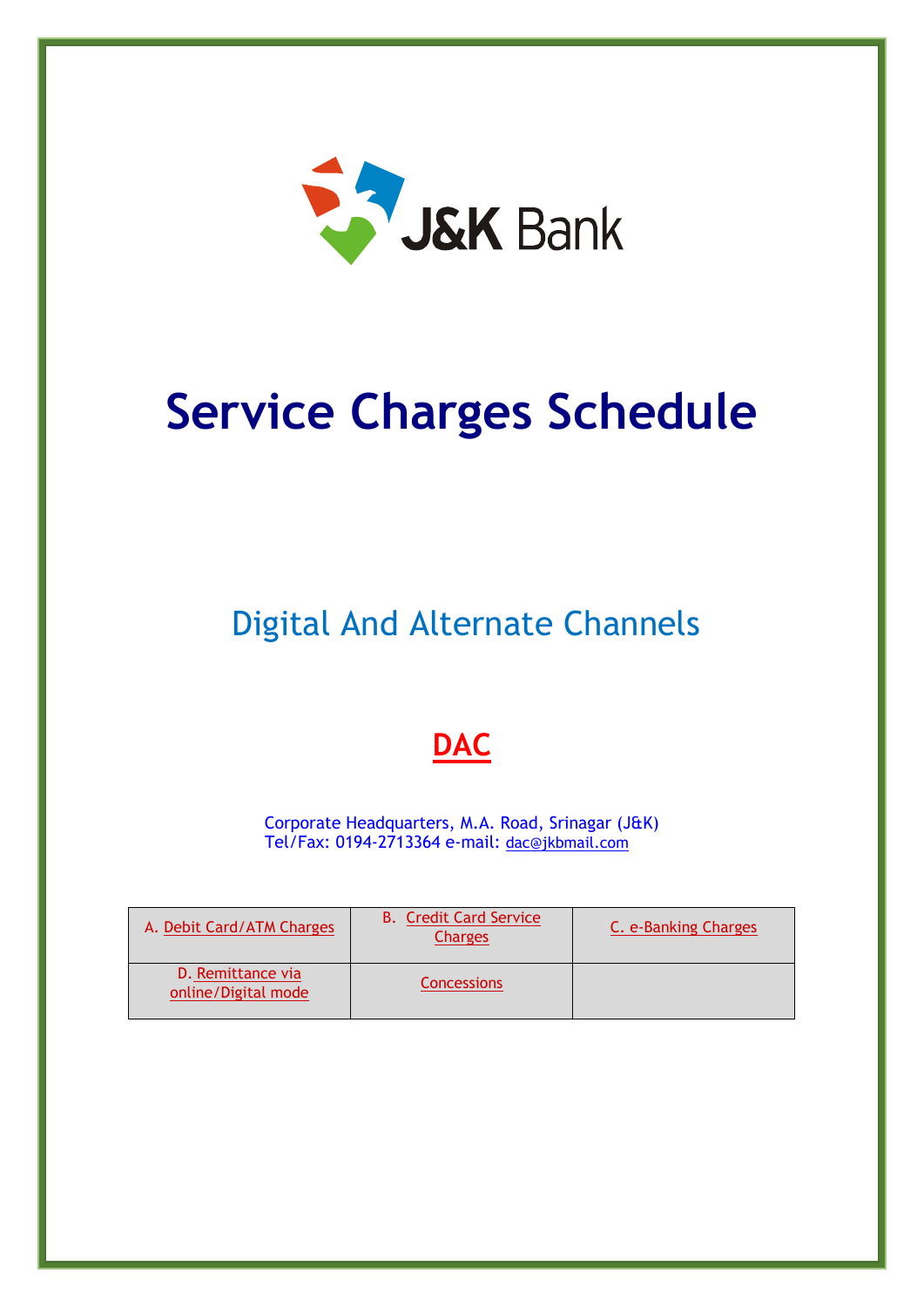## <span id="page-1-0"></span>**A:-Debit Card/ATM Charges**

| A <sub>1</sub> | One-Time Issuance Fee<br>(First / Instant Master EMV Debit<br>Card)                                             | ₹100/- plus applicable GST                                                                                                                                                                                                                                                                                                                                                                                                                                                                                                                                                                                                                                                                                            |  |
|----------------|-----------------------------------------------------------------------------------------------------------------|-----------------------------------------------------------------------------------------------------------------------------------------------------------------------------------------------------------------------------------------------------------------------------------------------------------------------------------------------------------------------------------------------------------------------------------------------------------------------------------------------------------------------------------------------------------------------------------------------------------------------------------------------------------------------------------------------------------------------|--|
| A1.1           | Personalized EMV Debit Card of<br><b>MasterCard</b>                                                             | ₹200/- plus applicable GST                                                                                                                                                                                                                                                                                                                                                                                                                                                                                                                                                                                                                                                                                            |  |
| A1.2           | Instant / Personalized Rupay Card<br>(Jhan Dhan Accounts)                                                       | <b>Free</b>                                                                                                                                                                                                                                                                                                                                                                                                                                                                                                                                                                                                                                                                                                           |  |
| <b>Note</b>    | Variants for Women are exempted from Issuance Charges.                                                          | Debit cards linked to salary / pension account of active and retired members of staff, Basic<br>Savings Bank Deposit Accounts, Small Accounts, Student Accounts (First/Instant) & Pink Saving                                                                                                                                                                                                                                                                                                                                                                                                                                                                                                                         |  |
| A2             | Card Usage Charges at Bank's own<br>ATMs/Cash Recycler( other than for<br>cash deposits) (ON-US Transactions)   | A) A charge of ₹21/- plus GST per financial transaction<br>(Cash Withdrawal) shall be levied for use of OWN-<br>bank ATMs at all locations subject to 8 free<br>transactions per month for all types of accounts.                                                                                                                                                                                                                                                                                                                                                                                                                                                                                                     |  |
|                |                                                                                                                 | B)<br>All Non-Financial transactions (Balance enquiry,<br>Mini-statement etc.) will be free.                                                                                                                                                                                                                                                                                                                                                                                                                                                                                                                                                                                                                          |  |
| A <sub>3</sub> | Card Usage Charges at other bank's<br>ATMs/Cash Recycler (Other than for<br>cash deposit) (Off-Us Transactions) | Saving Account all types: Free for first 5 transactions in<br>a month at all locations (Metro / Non- Metro)<br>From 6th transaction onwards:<br>A) Cash Withdrawal - $\overline{\xi}$ 21 plus GST per transaction<br>B) Non-Financial Transaction* - ₹ 11 plus GST per<br>transaction<br>*Non-financial transaction (excluding PIN Change<br>request, Mobile and Aadhaar registrations which shall be<br>free)<br><b>Current Account#:</b><br>Financial Transaction: ₹ 21 per transaction Plus GST per<br>transaction<br>Non-Financial transaction*: $-$ ₹ 11 plus GST per<br>transaction<br>*Non-financial transaction<br>(excluding PIN Change<br>request, Mobile and Aadhaar registrations which shall be<br>free) |  |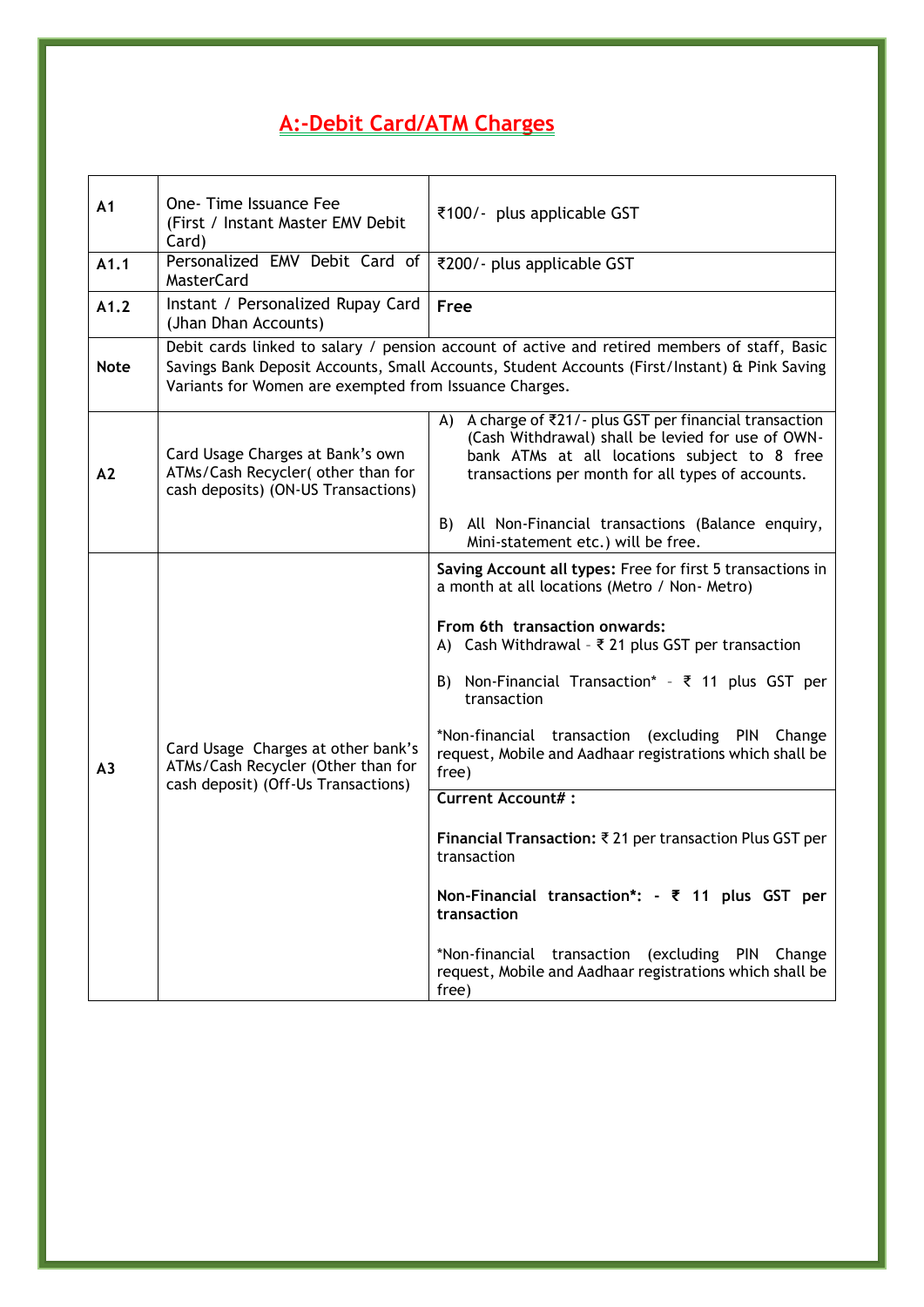|                | In case of BSBDA the total number of Free withdrawals including ATM withdrawals (Both<br>ONUS and OFUS) shall not exceed 4 per month. |                                                                                                                                                                  |  |
|----------------|---------------------------------------------------------------------------------------------------------------------------------------|------------------------------------------------------------------------------------------------------------------------------------------------------------------|--|
| <b>Note</b>    |                                                                                                                                       |                                                                                                                                                                  |  |
| A <sub>4</sub> | <b>International Transactions</b>                                                                                                     |                                                                                                                                                                  |  |
|                | Debit Card- Transaction Charge-Non                                                                                                    | ₹ 100 plus GST                                                                                                                                                   |  |
| A4.1           | <b>J&amp;K Bank international ATMs</b><br><b>Financial Transaction</b>                                                                | (For conversion, a 3.5% mark-up on Master Card<br>wholesale exchange rate prevailing at the time of<br>transaction shall be applied)                             |  |
| A4.2           | Non-Financial Transaction                                                                                                             | ₹ 25/ - plus applicable GST                                                                                                                                      |  |
| A4.3           | Transactions denied at other bank<br>ATM due to insufficient balance                                                                  | ₹ 25/- plus applicable GST                                                                                                                                       |  |
| A <sub>5</sub> | <b>Other Charges</b>                                                                                                                  |                                                                                                                                                                  |  |
| A5.1           | Re-PIN Request                                                                                                                        | ₹50/- plus applicable GST                                                                                                                                        |  |
| A5.2           | Charges for issuance of duplicate<br>card in lieu of lost/damaged Debit<br>Card                                                       | Instant Debit Card of Master/ RuPay variant: ₹100/- plus<br>applicable GST.<br>Personalized Debit Card of Master / RuPay variant: ₹<br>200/- plus applicable GST |  |
|                |                                                                                                                                       | Instant ATM Card of Master/ RuPay variant issued to<br>Kissan Card Holders: ₹ 50/- plus applicable GST                                                           |  |
| A5.3           | <b>PIN Release Request</b>                                                                                                            | ₹20/ - plus applicable GST                                                                                                                                       |  |
| A5.4           | Annual Fee                                                                                                                            | ₹45/- per quarter plus applicable GST for all Debit Cards                                                                                                        |  |
| A5.5           | <b>Renewal Charges</b>                                                                                                                | Personalized/Instant Debit Card of Master / RuPay<br>variant: ₹100/- plus applicable GST                                                                         |  |
| A5.6           | Cash Deposit Charges at CDMs /<br>Recyclers                                                                                           | Free                                                                                                                                                             |  |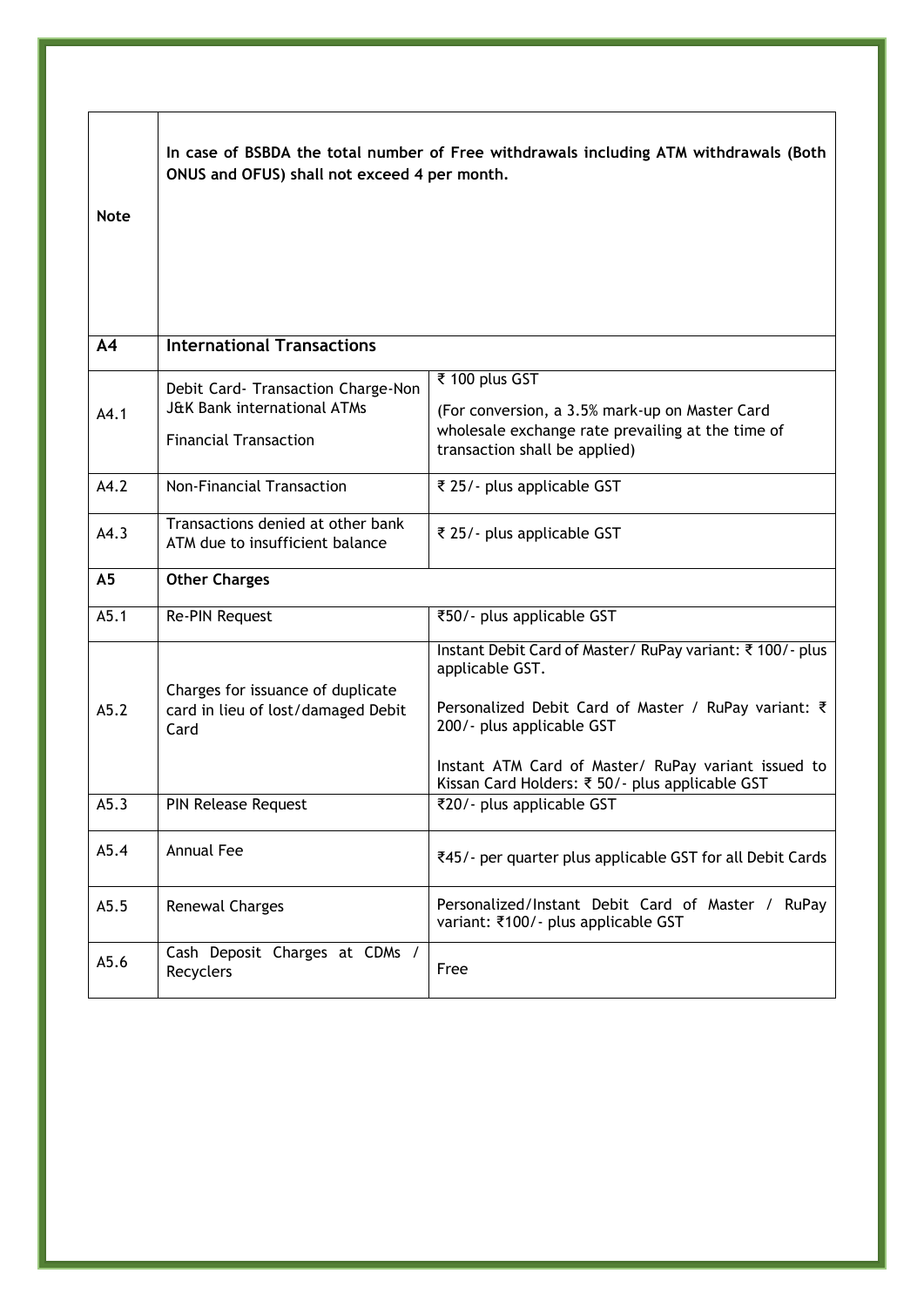| NOTE | No Annual / Renewal Fee applicable<br>to:                              | Platinum / Gold Current account<br>$\bullet$<br>Student Saving account (04100)<br>٠<br>Small Saving accounts.<br>$\bullet$<br>Basic Savings Bank Deposit Account (04015), PMJDY<br>BSBD (04021), PMJDY Small A/Cs (04022), Mudra<br>Accounts<br>Kissan Card Holders who have been issued ATM<br>Cards.<br>Debit cards linked to salary / pension account of<br>active and retired members of staff.<br>Pink Saving Deposit Schemes for Women<br>٠<br>Premium Saving Bank Scheme<br>٠ |  |
|------|------------------------------------------------------------------------|--------------------------------------------------------------------------------------------------------------------------------------------------------------------------------------------------------------------------------------------------------------------------------------------------------------------------------------------------------------------------------------------------------------------------------------------------------------------------------------|--|
| A5.7 | <b>Purchase Transactions</b>                                           | Free                                                                                                                                                                                                                                                                                                                                                                                                                                                                                 |  |
| A5.8 | Charges for Rejection of<br>Chargeback Complaints (per<br>transaction) | ₹ 200 plus applicable GST *                                                                                                                                                                                                                                                                                                                                                                                                                                                          |  |

\* w.e.f 11/08/2020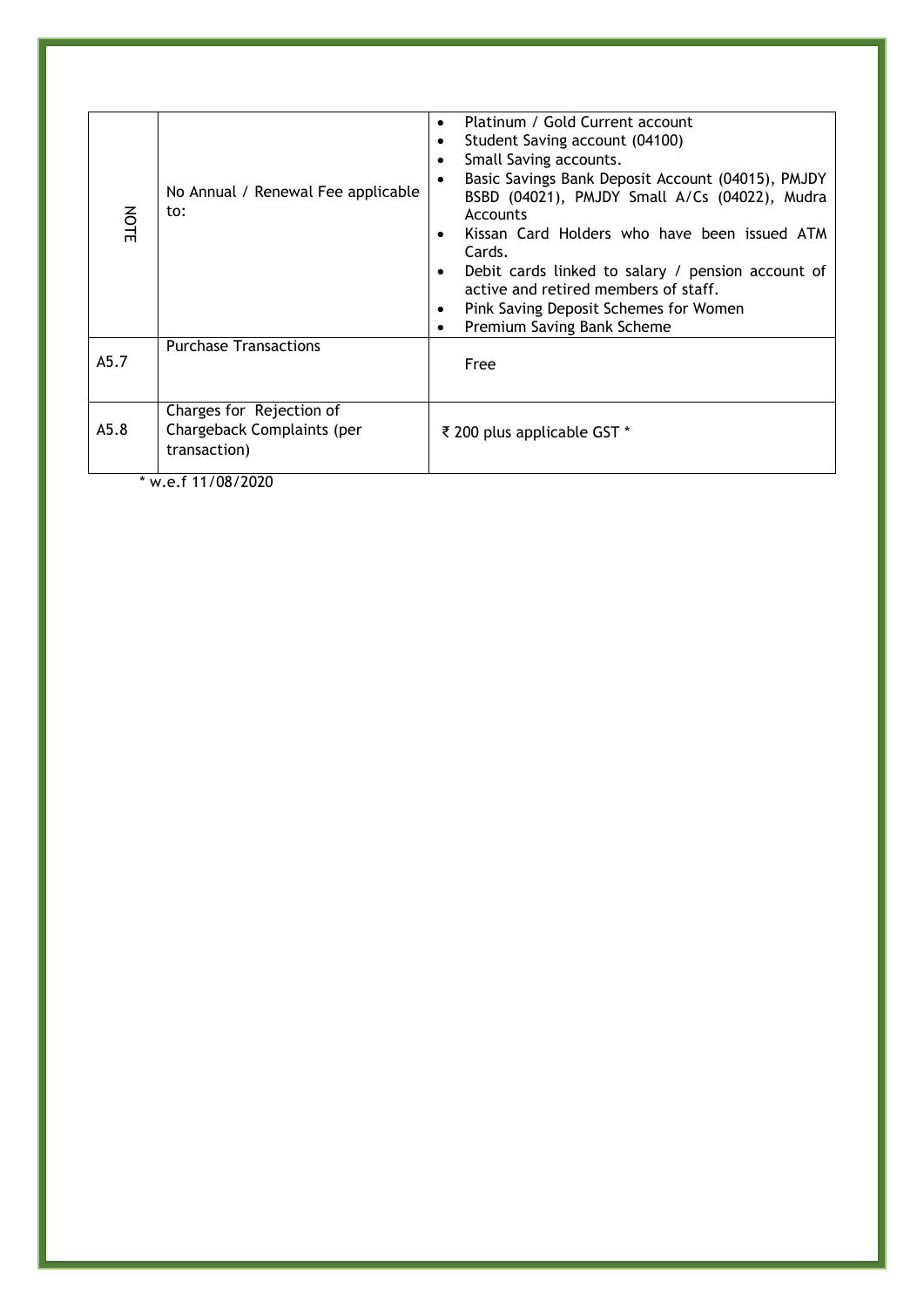# <span id="page-4-0"></span>**B:- Credit Card Service Charges (w.e.f 30/04/2022)**

| $\overline{B1}$  | Entrance / Joining Fee for Gold/ Platinum<br>/World/Corporate Credit Card                                                                                                       | <b>NIL</b>                                                                                                                      |  |
|------------------|---------------------------------------------------------------------------------------------------------------------------------------------------------------------------------|---------------------------------------------------------------------------------------------------------------------------------|--|
|                  | (Primary and add-on card)                                                                                                                                                       |                                                                                                                                 |  |
| <b>B2</b>        | <b>Annual Fee</b>                                                                                                                                                               | ₹ 200 + GST<br>Gold:<br>٠<br>Platinum: ₹ 300 + GST<br>₹1000 + GST<br>World:<br>٠<br>Corporate: ₹ 500 + GST<br>٠                 |  |
|                  |                                                                                                                                                                                 | Annual fee for a cardholder shall not be levied<br>if a card holder transacts above the following<br>thresholds during the year |  |
|                  |                                                                                                                                                                                 | Gold: Purchases > ₹ 50000<br>$\Omega$<br>Platinum: Purchases > ₹75000<br>$\circ$<br>World: Purchases > ₹ 200000<br>$\circ$      |  |
| <b>B3</b>        | Renewal Fee for all variants                                                                                                                                                    | ₹ 200 + GST                                                                                                                     |  |
| <b>Note</b>      | Credit Cards (all variants) issued in the name of active & retired members of staff are exempted<br>from Entrance Fee / Annual Fee / Renewal Fee / Duplicate Card / Re-pin fee. |                                                                                                                                 |  |
| <b>B4</b>        | Service Charges/Interest rate<br>(purchase/cash)                                                                                                                                | 3% per month + GST                                                                                                              |  |
| <b>B5</b>        | Cash Advance fee at our ATMs                                                                                                                                                    | $3%$ of the amount with a minimum of ₹300/-<br>for each transaction plus GST                                                    |  |
| <b>B6</b>        | Card replacement Charges                                                                                                                                                        | ₹200/- plus applicable GST                                                                                                      |  |
| $\overline{B7}$  | Cash Advance charges at other Bank's ATMs<br>in India(from date of transaction)                                                                                                 | $3\%$ of the amount with a minimum of $\overline{300}/\overline{ }$<br>for each transaction plus GST                            |  |
| B <sub>8</sub>   | Cash Advance charges (Overseas)                                                                                                                                                 | 3 % of the amount with a minimum of ₹300/-<br>for each transaction plus GST                                                     |  |
| <b>B9</b>        | Late payment fee                                                                                                                                                                | ₹100/- plus GST                                                                                                                 |  |
| <b>B10</b>       | Charges for over limit usage                                                                                                                                                    | 2.5% of over limit amount subject to a<br>minimum of ₹400/- plus GST.                                                           |  |
| $\overline{B11}$ | Limit enhancement fee                                                                                                                                                           | <b>NIL</b>                                                                                                                      |  |
| $\overline{B12}$ | Retrieval of charge slip                                                                                                                                                        | Actual charges incurred with a minimum of<br>₹100/- per charge slip + GST                                                       |  |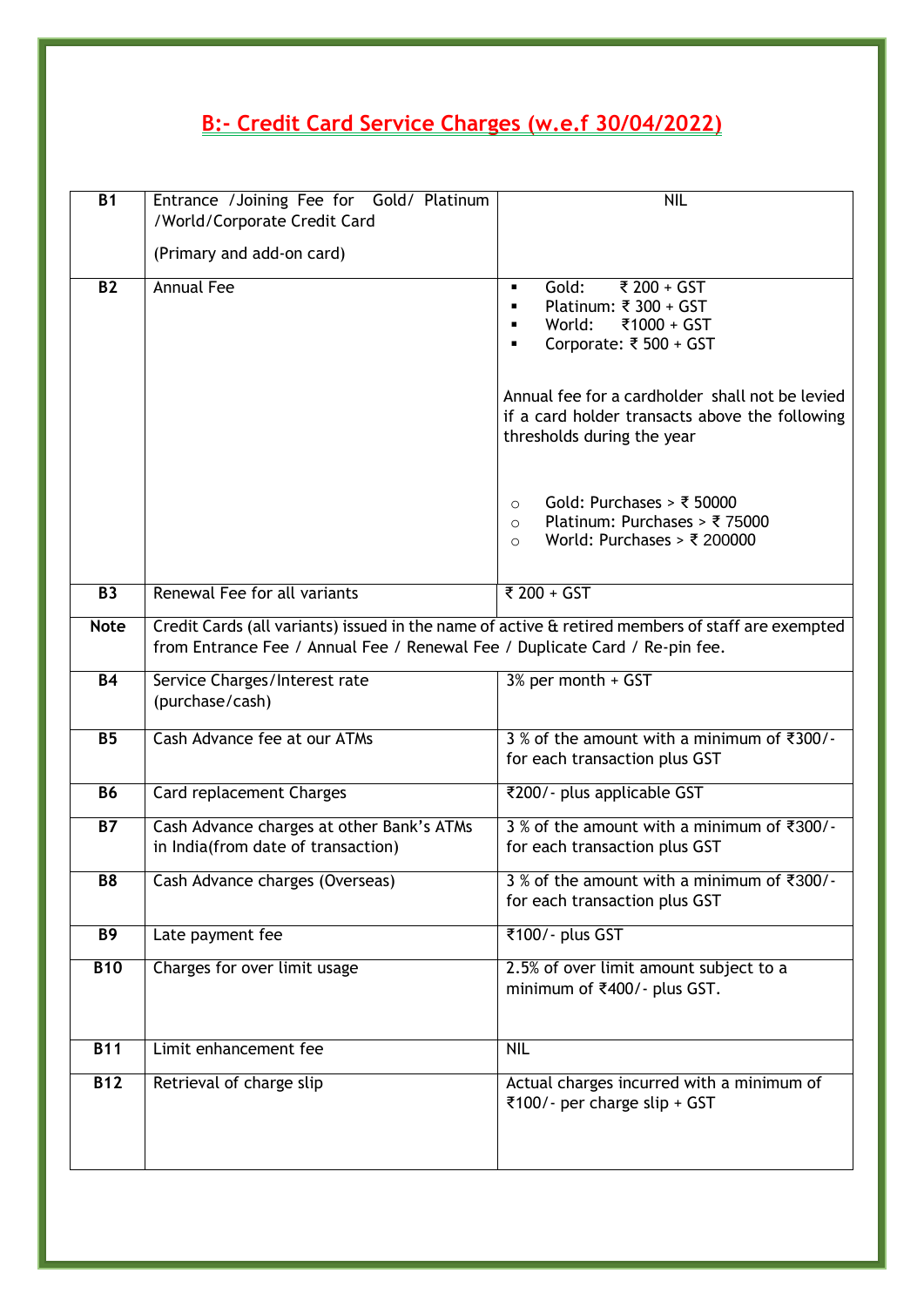| <b>B13</b>  | PIN replacement fee                                                 | ₹100 plus GST               |
|-------------|---------------------------------------------------------------------|-----------------------------|
| <b>B</b> 14 | Product Upgrade Fee                                                 | <b>NIL</b>                  |
| <b>B</b> 15 | Charges for Rejection of Chargeback<br>Complaints (per transaction) | ₹ 200 plus applicable GST * |

The Bank will charge cross-currency mark-up fee of 3.5% + GST on foreign currency transaction carried out on Credit Cards. The exchange rate used will be the Master Card wholesale exchange rate prevailing at the time of transaction.

\* w.e.f 11/08/2020

## <span id="page-5-0"></span>**C:- e-Banking Facilities**

| C <sub>1.1</sub> | Creation of new user                               | Free            |
|------------------|----------------------------------------------------|-----------------|
| C1.2             | Linkage of additional Cust-id to the existing user | Free            |
| C1.3             | Reset of E-Banking Password                        | ₹ 30/- plus GST |

## **D:-Remittances via online/digital mode**

<span id="page-5-1"></span>

| NEFT Customer Transaction (through Net Banking / Mobile Banking), The charges are |                |  |
|-----------------------------------------------------------------------------------|----------------|--|
| applicable only to transactions originated and payable within India               |                |  |
| Upto ₹10,000/-                                                                    | ₹2/- plus GST  |  |
| Above ₹10,000/- and upto ₹1.00 lakh                                               |                |  |
| Above ₹1.00 lakh and upto ₹2.00 lakh                                              | ₹4/- plus GST  |  |
| Above ₹2.00 lakh                                                                  | ₹12/- plus GST |  |
|                                                                                   |                |  |
|                                                                                   | ₹20/- plus GST |  |
|                                                                                   |                |  |

**Note:** 

**For Saving Bank Account Holders: Fund transfers done through NEFT (through NET Banking/ Mobile Banking) shall be free.**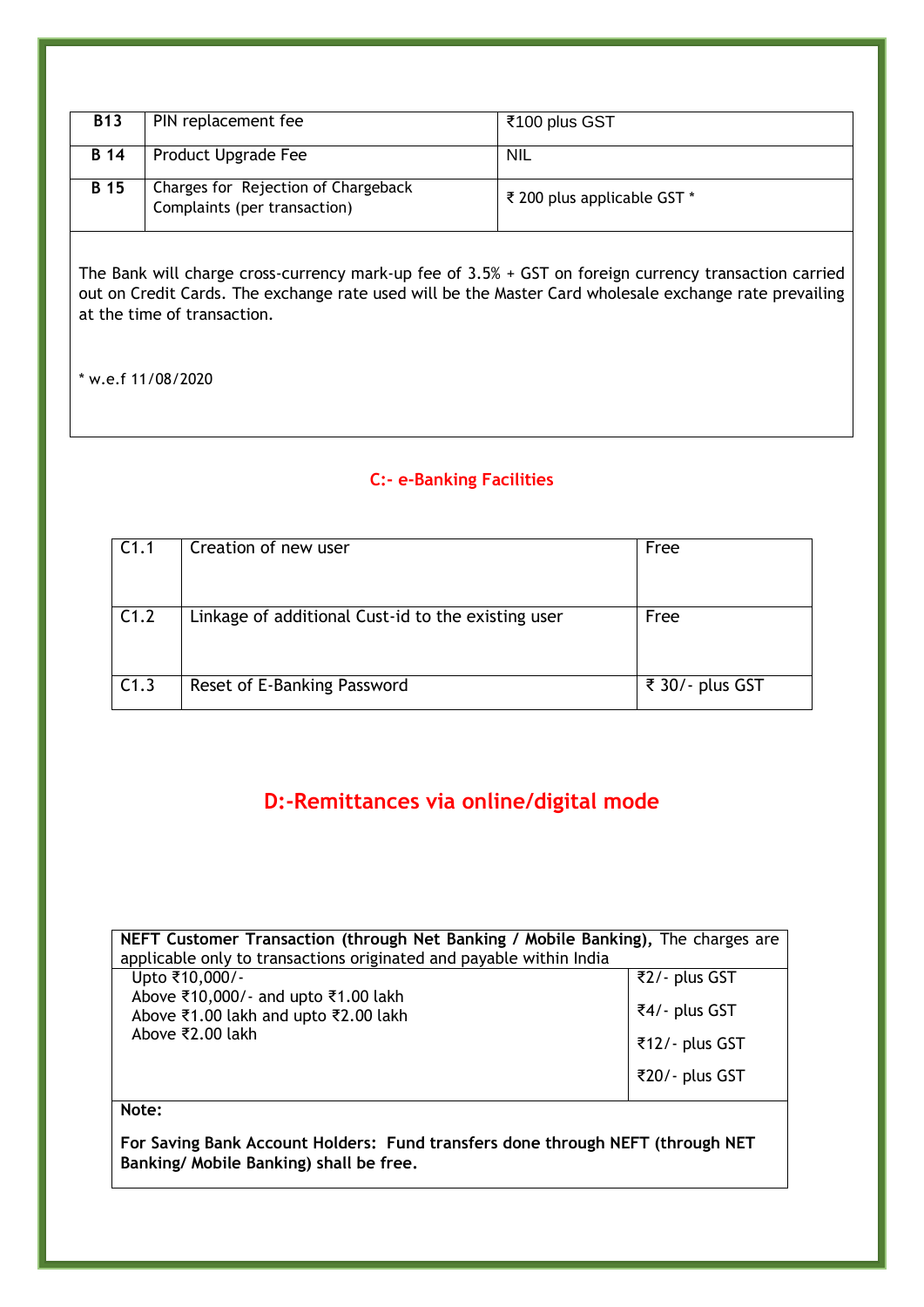| RTGS Customer Transactions (through Net Banking/mobile banking), The charges are |                                        |              |  |
|----------------------------------------------------------------------------------|----------------------------------------|--------------|--|
| applicable only to transactions originated and payable within India              |                                        |              |  |
| ₹2.00 lakh to ₹5.00 lakh<br>₹25 plus GST                                         |                                        |              |  |
| Above ₹5.00 lakh                                                                 |                                        | ₹45 plus GST |  |
|                                                                                  |                                        |              |  |
| <b>UPI Charges</b>                                                               |                                        |              |  |
| <b>NIL</b>                                                                       |                                        |              |  |
|                                                                                  |                                        |              |  |
|                                                                                  |                                        |              |  |
|                                                                                  |                                        |              |  |
|                                                                                  |                                        |              |  |
| Outward IMPS transactions through digital channels (w.e.f 28/07/2020)            |                                        |              |  |
|                                                                                  |                                        |              |  |
|                                                                                  |                                        |              |  |
| <b>Transaction Slab</b>                                                          | Charges*                               |              |  |
| Upto ₹1,00,000/-                                                                 | ₹ 5/- per transaction + GST            |              |  |
|                                                                                  |                                        |              |  |
| Above ₹1,00,000/- to ₹2,00,000/-                                                 | ₹ 15/- per transaction + GST           |              |  |
| * No charges for J&K Bank Staff/ J&K Bank Pensioners.                            |                                        |              |  |
| <b>AEPS</b>                                                                      |                                        |              |  |
|                                                                                  |                                        |              |  |
|                                                                                  |                                        |              |  |
| Cash Withdrawal Using Debit Card / AEPS                                          | First four withdrawals per month: FREE |              |  |
| ONUS (Maximum upto ₹5000/-)                                                      | Beyond Four: ₹5/- plus GST             |              |  |
|                                                                                  |                                        |              |  |

## **Concessions**

### <span id="page-6-0"></span>**The RTGS/NEFT facility shall be provided free to the following category of account holders:**

1. Platinum Current Account. 2. Gold Current Account. 3. Cash Credit/SOD Accounts (regular) availing facility above ₹ 20 Lakh 4. J&K Bank Staff / J&K Bank Pensioners.

#### **Concessions on Credit Cards / Debit Cards:**

No Entrance Fee / Issuance Charges / Annual Fee / Renewal Fee in:

- 1. Debit cards linked to salary / pension account of active and retired members of staff
- 2. Credit Cards (all variants) issued in the name of active & retired members of staff

### **Card Usage Charges**

Only Five ATM transactions both OFF-US as well as ON-US (inclusive of financial and nonfinancial transactions) per month free of charge allowed to small /no frills/basic savings bank deposit accounts.